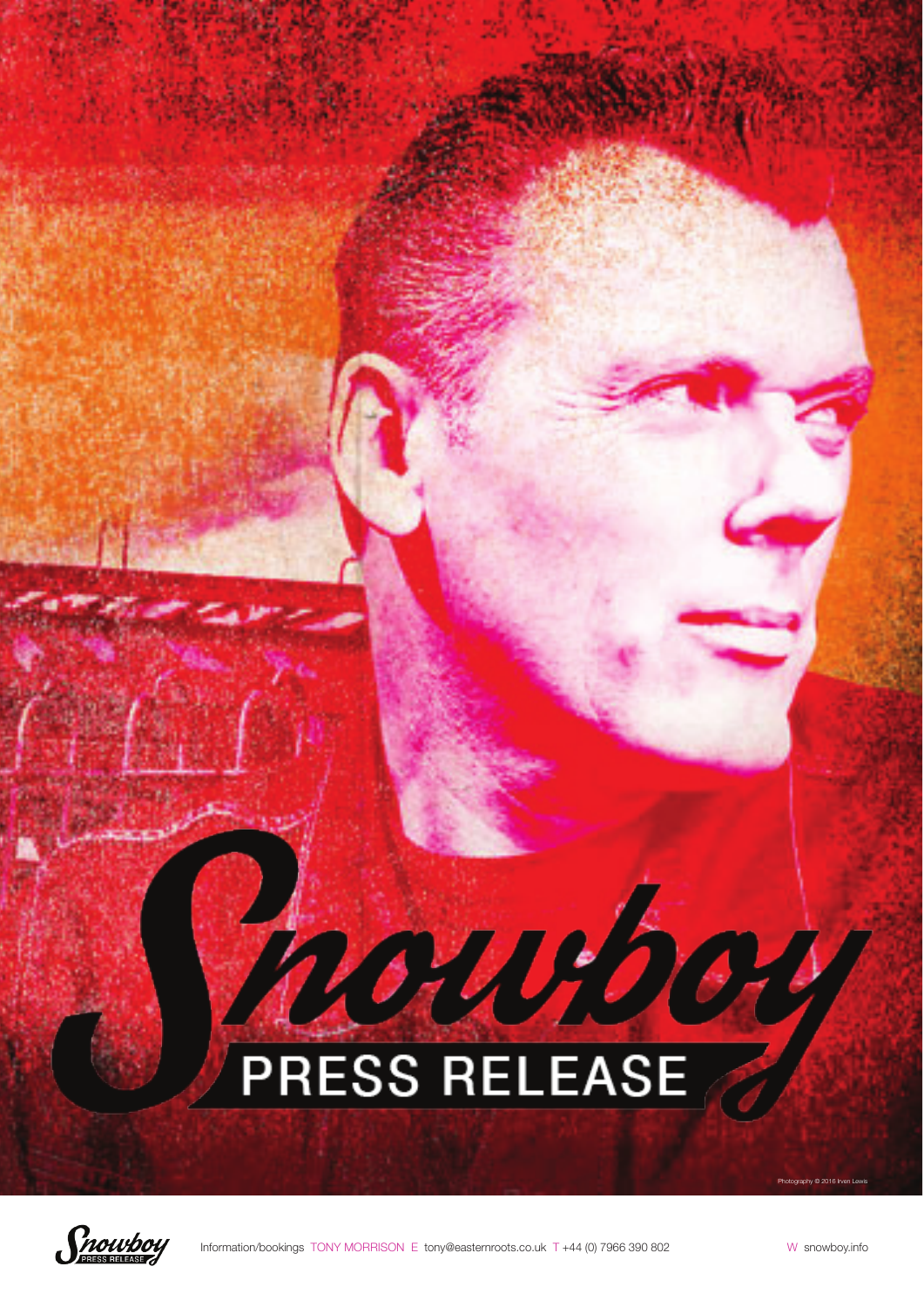

## BIOG

Latin percussionist, recording artist and band leader, Snowboy, has also been a DJ since the classic Jazz Funk days of 1978 where he used to hire out the UK's No 1 Black music night club, 'The Goldmine' (made famous by the legendary Chris Hill), at the age of 17 to put on special Jazz Funk nights. It was his knowledge of Jazz, Latin, Funk and Soul records that inspired him to take up percussion and has since made 16 albums and 22 Latin, Funk and Soul singles and recorded and played with artists such as Lisa Stansfield, James Taylor Quartet, Jon Lucien, Sam Dees, Imelda May, Mick Hucknall, Mica Paris and Incognito.

As a DJ, along with Keb Darge he was one of the originators of the world-famous club night 'Deep Funk', spawning a world-wide scene under that clubs name. He was a resident at The Jazz Café for 16 years, The Blue Note in Hoxton, London, and he ran the world's number one real Jazz Dance night,'The Hi-Hat' for 13 years – which attracted dancers from all over the country. He regularly performs all over the world in countries such as Australia, Greece, the USA, Singapore, France, Germany, Belgium, Holland, Japan, Hong Kong, Russia, Sweden, Denmark, Spain, Bangkok, Norway, the UK, Canada and Spain.

Not to be pigeon-holed, although known for Jazz Dance, Latin, Soul and Funk, as a collector, his 30,000 piece record collection comprehensively covers Swing, Blues, Jump Jive, Rhythm and Blues, Ska, Jazz Funk, Disco and all forms of Funk such as Washington Go-Go amongst many other styles.

Snowboy is also a music historian and considered an authority on many styles of Black music. In 2009 he had a book published on the history of the UK Jazz Dance scene called "From Jazz Funk And Fusion To Acid Jazz", contributed to a book on the history of Washington Go-Go Funk and was the first journalist outside of Chicago to document their 'Juke music' and their corresponding dance style 'Footworking'. He wrote for the famous Funk and Hip Hop magazines 'Big Daddy' and 'Grand Slam' and is currently a columnist and reviewer for 'Blues And Soul' magazine.

Snowboy has three 'Hi-Hat' Jazz Dance compilations already released, another of Washington Go-Go Funk, called 'Meet Me At The Go-Go', a Mambo compilation called 'Afro Cuban Kaleidoscope' for Fania Records, 'Snowboy presents New Vintage' on BBE (and has 8 others in the pipeline for them) and a 'Good Foot' one for ACE. He has also done sleeve-notes for countless compilations of different music genres.

Other career highlights include proudly being a music curator for Wayne Hemingway's annual award-winning 'Vintage Festival', a part of the DJ team for Alex Lowes' legendary yearly 'Southport Dance Weekender' for 21 years – which is possibly the most important dance music event of its kind in the world, 'Love Soul' Soul weekender in Ibiza and Snowboy even runs his own enormously popular 30's & 40's weekender called 'Riviera Swing' in Torquay every November.

In 2006 he featured in a list of the 40 most influential British DJ's of the last 40 years in 'Blues And Soul' magazine and was the music producer and programmer for 4 years for the number one show on BBC Radio 6 – 'Craig Charles Funk & Soul Show' every Saturday.